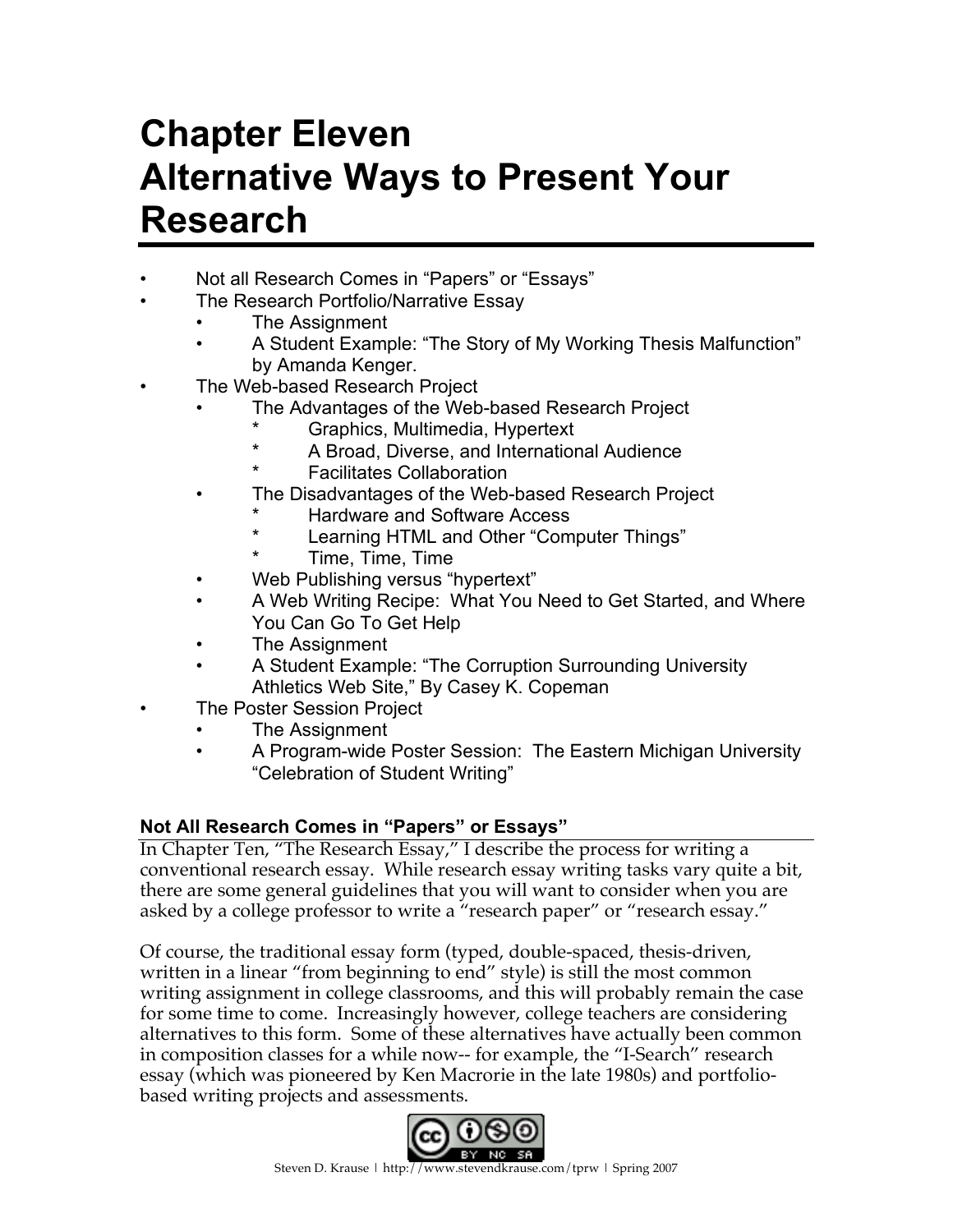Others alternatives are more recent. The increased power and availability of computer technology has played a significant role in presenting research in a way that is different from the conventional essay. For example, the World Wide Web allows (some might even say *requires*) writers to publish documents that include graphics and photographs, and even audio and video files.

In some ways, these alternatives to the research essay still have the same basic requirements that I've discussed in all the previous chapters in *The Process of Research Writing.* After all, you are still trying to convince and inform an audience about a particular point, and you do this with your use and interpretation of evidence.

In other ways, presenting your research in an alternative fashion and with alternative sorts of evidence change in interesting ways the role and place in research in both academic and non-academic settings. Besides that, writing about your research in a "non-traditional" way might shed a different and informative light on your topic, and it might even be fun.

Obviously, there is no limit to the number of alternatives and variations to the traditional research essay. In this chapter, I will describe three ways of approaching research writing differently: The research portfolio/narrative essay, the Web-based research project, and the poster session project. These projects could be completed either along with or instead of a more traditional research essay, and I would also encourage you to experiment and explore other alternatives and combinations of projects.

## **The Research Portfolio/Narrative Essay**

A "research portfolio" is a collection of writing you've done in the process of completing your research. Of course, the details about what is included in this portfolio will vary based on the class assignments. However, if you've been following through the exercises in Part Two of this textbook, chances are your portfolio will consist of some combination of these projects:

- The topic proposal exercise
- The critique exercise
- The antithesis exercise
- The categorization and evaluation exercise
- The annotated bibliography exercise

A research portfolio might also include your work on some of the various exercises in *The Process of Research Writing* and other assignments given to you from your teacher.

The goal of the exercises in Part II of this book is to help you work through the process of research writing, and to help you write an essay along the lines of what I describe in Chapter Ten, "The Research Essay." However, as an

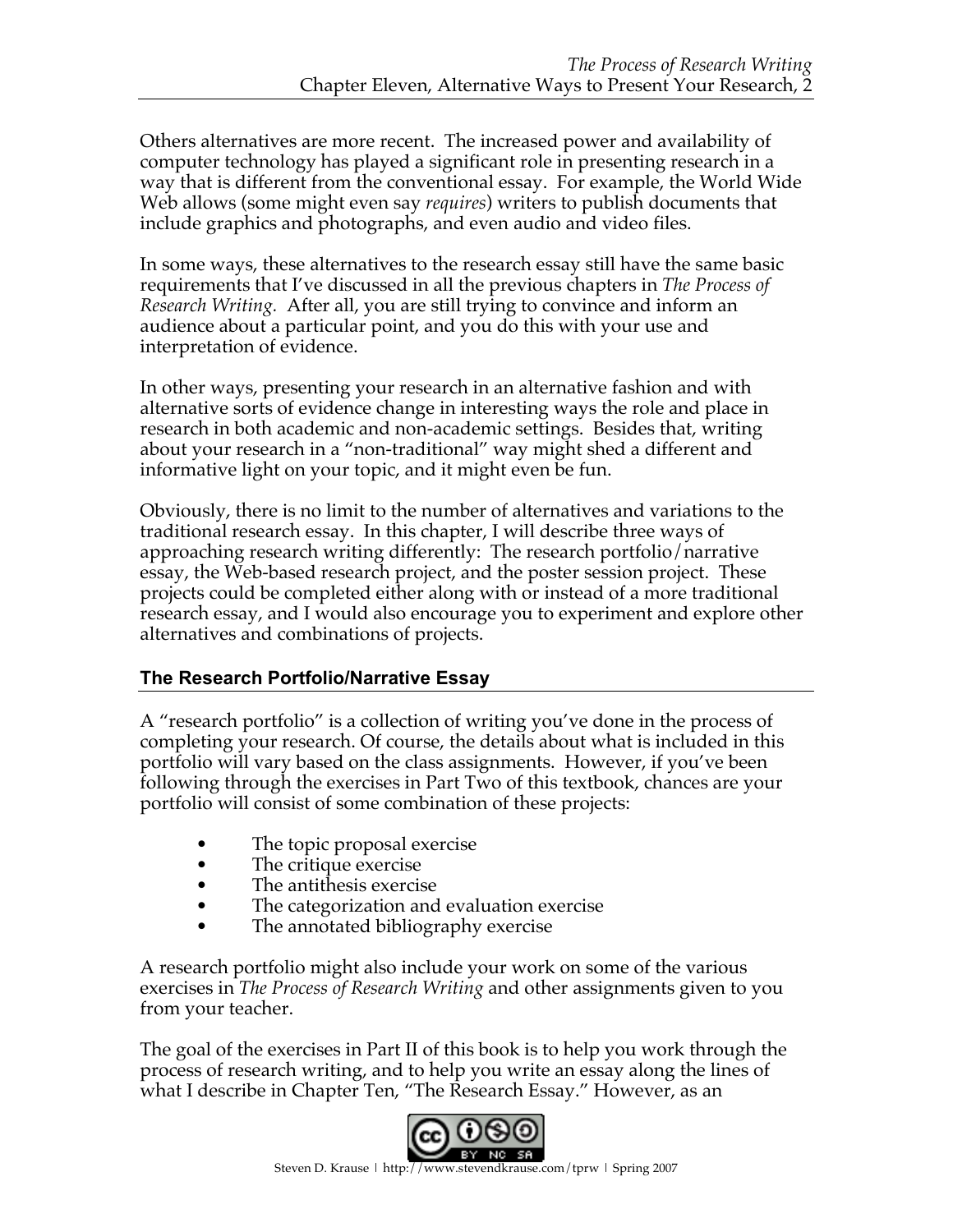alternative to using this previous work to write a research essay, you could write an essay about these exercises to tell the story of researching your topic.

This project, "The Research Portfolio/Narrative Essay" is similar to a more conventional research essay in that the writer uses cited evidence to support the point exemplified in a working thesis. However, it is different in that the writer focuses on the *process* of researching his topic, a narrative about how he developed and explored the working thesis.

## *The Assignment*

Write a seven to ten page narrative essay about the process of working through the previously assigned exercises in the class. Be sure to explain to your audience-- your teacher, classmates, and other readers interested in your topic-- the steps you took to first develop and then work through your research project.

# **A Student Example: "The Story of My Working Thesis Malfunction" by Amanda Kenger**

In the course where Amanda wrote this essay, students were given the option to either follow the Chapter Ten assignment for writing a more "conventional" research essay, or to write a research portfolio/narrative essay following the assignment described in this chapter. Amanda said that she originally chose to write a portfolio/narrative essay because "I thought it would be a piece of cake. I was wrong." She soon realized that this assignment required her to think carefully about how to present her research to her readers, and it required her to follow an approach that was different from her previous academic writing experiences. Overall, Amanda was glad she chose this writing option "because it gave me an opportunity to do something out of the ordinary."

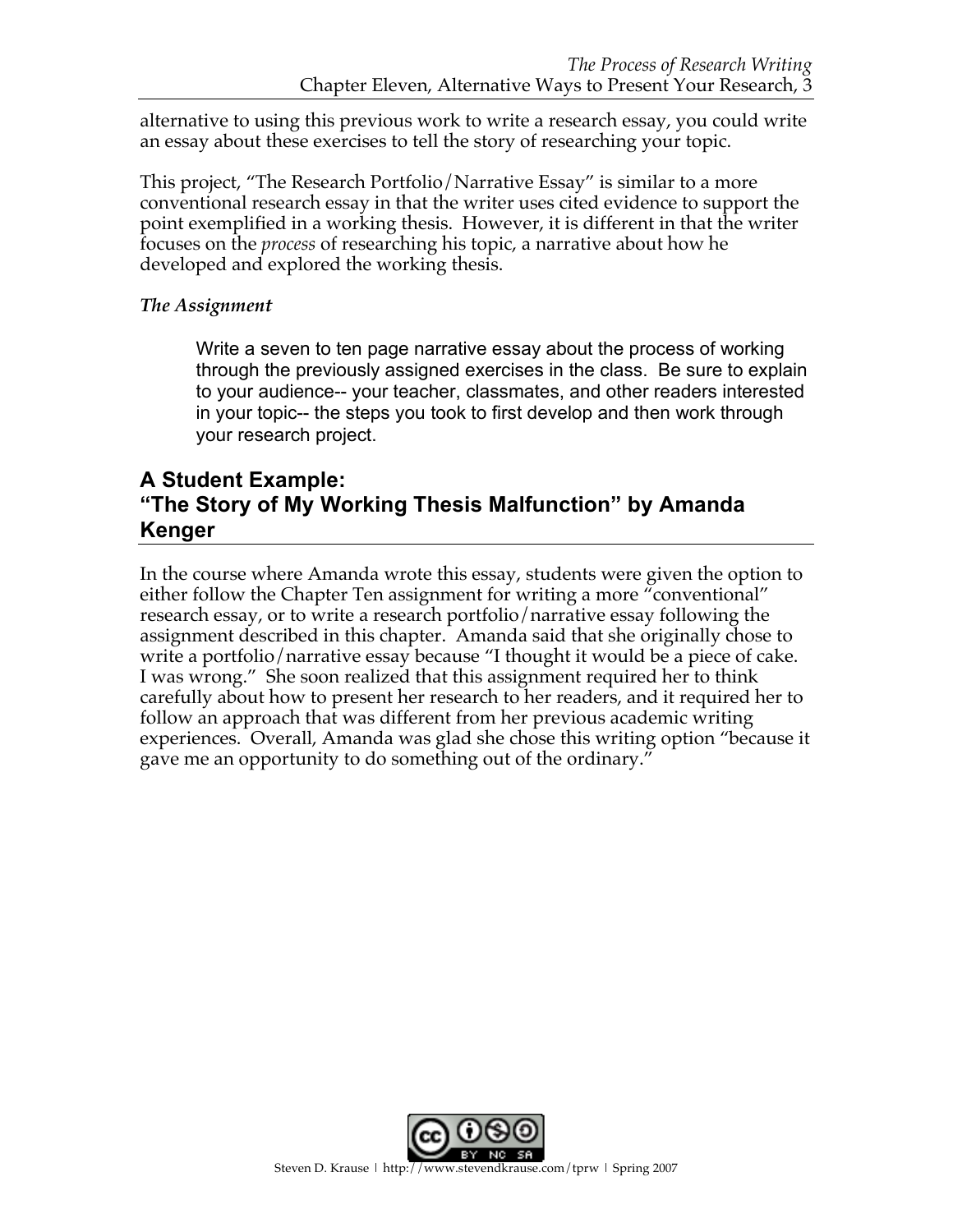The Story of My Working Thesis Malfunction

When we were fist given the assignment for the final research project, I was sure that I was going to write a traditional research paper. I have done all of the research, written out the annotated bibliography, and have created a fairly decisive working thesis. However, I finally decided to work through the research portfolio essay option after looking at the work I created during the semester and realizing how much things have changed from start to finish.

I wrote four essays that examine my thesis and my sources and my working thesis changed with each essay. It transformed from my original idea that three events in history changed television censorship to my final working thesis, "Janet Jackson's 2004 Super Bowl wardrobe malfunction has changed the way that Americans view television."

Each of the essays I wrote has had an effect on my final working thesis. This is especially surprising for me because previously, when I came up with an idea or a thesis, my mind is usually made up. But I think that story of working through the different exercises this semester shows how much my original working thesis changed.

I first decided on the idea for my original working thesis through writing my topic proposal essay. This essay got me thinking about the evolution of television censorship from shows like I Love Lucy to Desperate Housewives. I began to think of events in television history that would have caused a domino effect in censorship. So in my topic proposal essay, I said that there were three events in TV history that drastically changed the way that television was censored. The first of

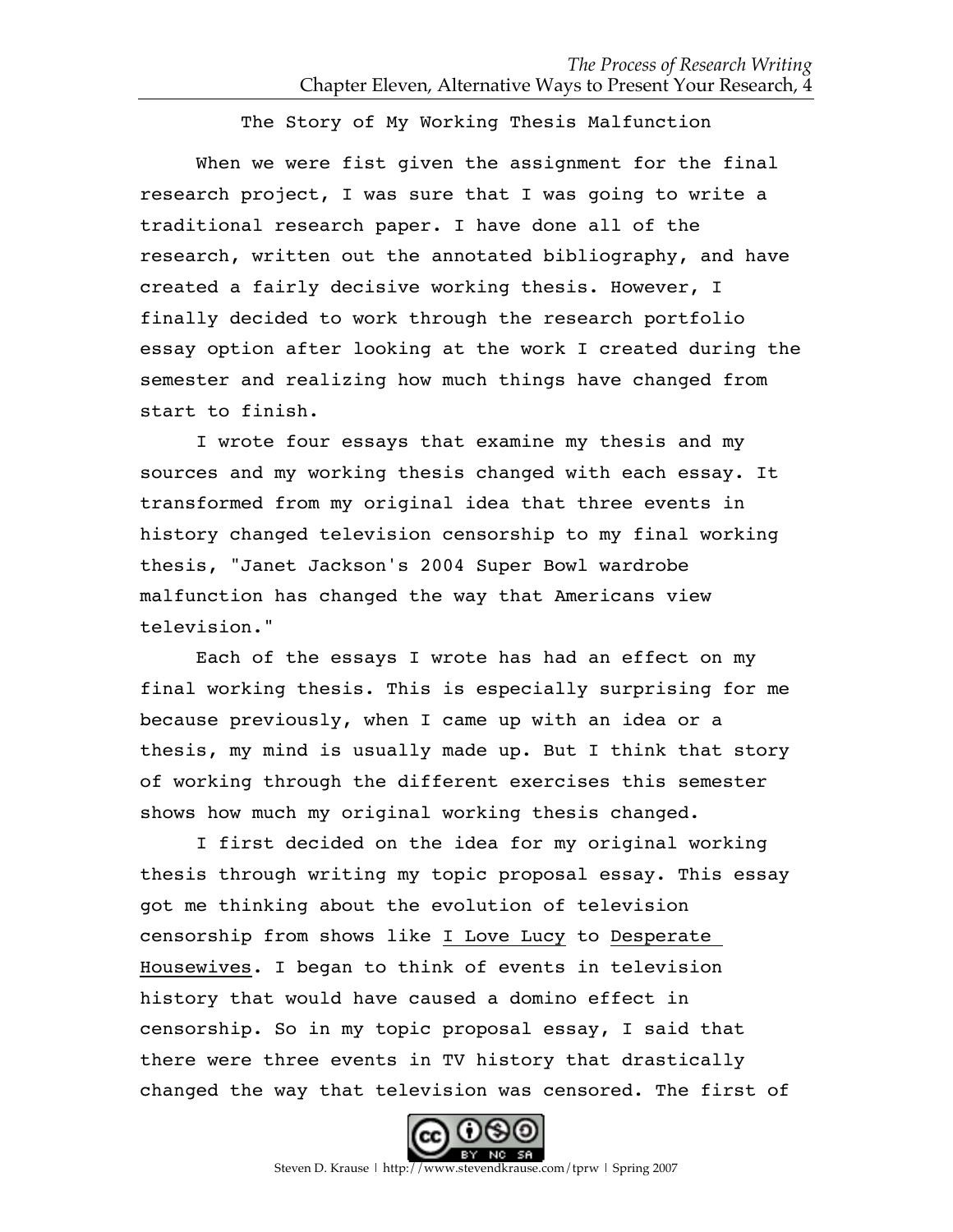these three events was Elvis on The Ed Sullivan Show. His sexual dance moves sent shockwaves through conservative America. For the second event, I chose George Carlin's classic comedy skit "Filthy Words." The skit included "seven words you can never say on television" and was played over the radio by a small town DJ. The controversy surrounding the skit eventually snowballed into a lawsuit, and finally a Supreme Court case. For the third event I chose Janet Jackson's 2004 Super Bowl halftime show performance. Her "wardrobe malfunction" on live television became grounds for the institution of a delay on all live broadcasts.

One of the reasons that I decided to choose three events was because I wanted to trace some longer trends in television, and also because I was worried about not having enough evidence to support my thesis in a research essay. I can see now though that I had too much going on in my original thesis. I was going to have far too much information and my paper would probably lose its focus. Also, when I look back at my topic proposal essay now, I see that I only cited one reference each for Presley and Carlin, and I wrote that I found, "hundreds of articles on several databases and on the World Wide Web" about Jackson. That should have been my first red flag that the bulk of the information available to me was going to be on Jackson.

Regardless, when I completed my topic proposal essay, my working thesis was, "Three main events in history have changed censorship: Elvis on The Ed Sullivan Show, George Carlin's Supreme Court case, and Janet Jackson on the 2004 Super Bowl."

My evaluation of my own working thesis continued throughout my critique essay. For this essay, I chose to

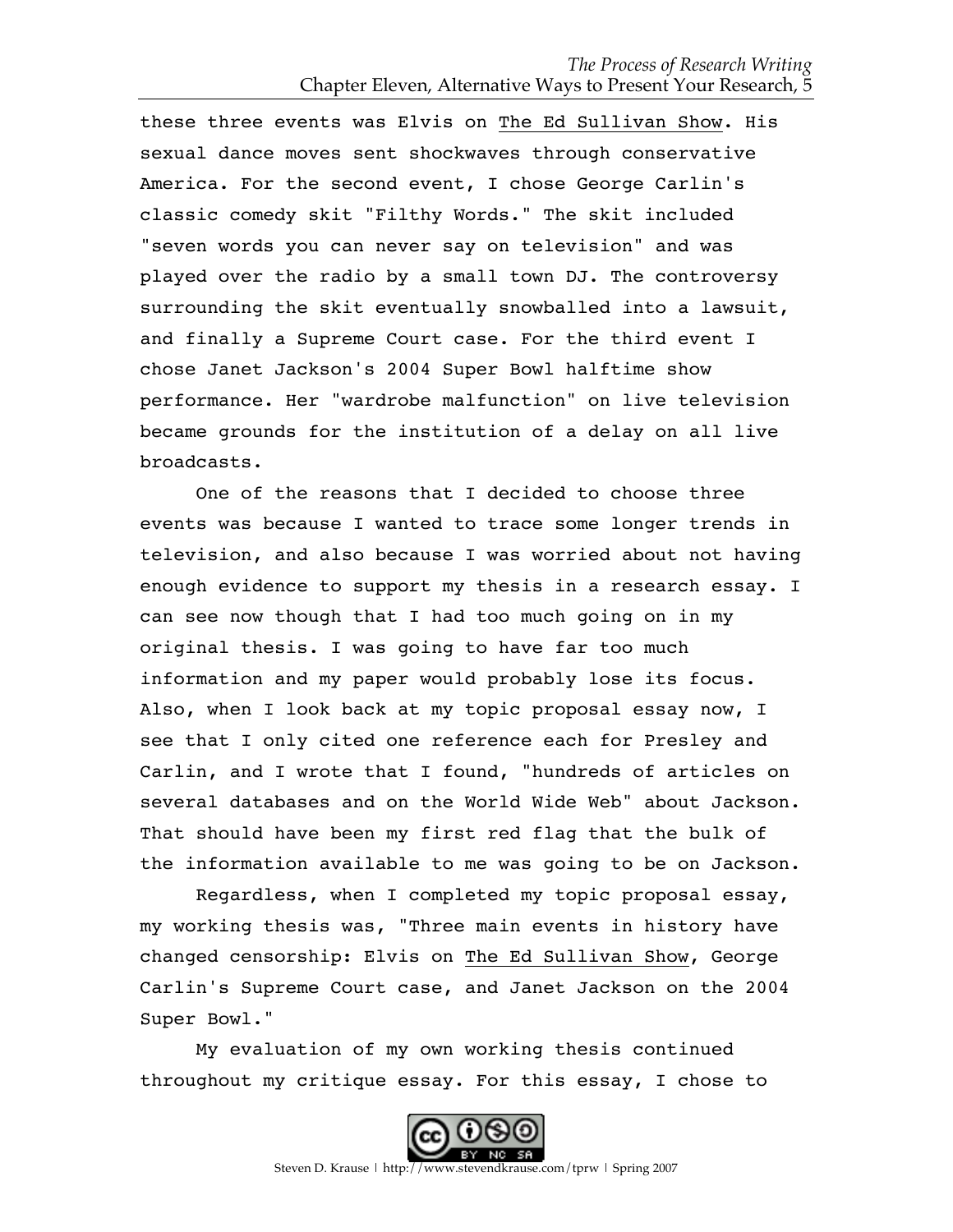critique an article called "The New Puritanism" by Eric Gillin and Greg Lindsay, published in Advertising Age and accessed electronically through the Wilson Select database. This article investigated the consequences of Jackson's Super Bowl stunt and, to my surprise, these consequences were not only felt in television. The wave of conservatism that Jackson created was felt strongly in the world of advertising and big business. The article poses the seemingly unanswerable question of how to make everyone content with mass media content.

Gillin and Lindsay lean towards the idea that the conflict that lies in censorship is a generational one. They write "74% of consumers ages 12 to 20 said CBS overreacted in its response". They also describe some of the possible solutions that have been proposed to solve the censorship conflict. Some of these suggestions include running parallel ad campaigns with designated ratings.

This article finally caused me to realize the seriousness of Jackson's actions. "The New Puritanism" pointed out several ways in which advertising companies and big businesses like Wal-Mart altered their campaigns and content after the incident. For example, Wal-Mart pulled Maxim magazine off of their shelves and Budweiser pulled some of their commercials off ofthe air. Gillin and Lindsay describe an impossible situation in both television and advertising, and warn, "sex or violence... may be off the mainstream for good" (6).

Gillin's and Lindsay's article first got me thinking about the fusion of academic culture and popular culture. Going into this project, I assumed that every academic article was going to take the side of the FCC. Much to my

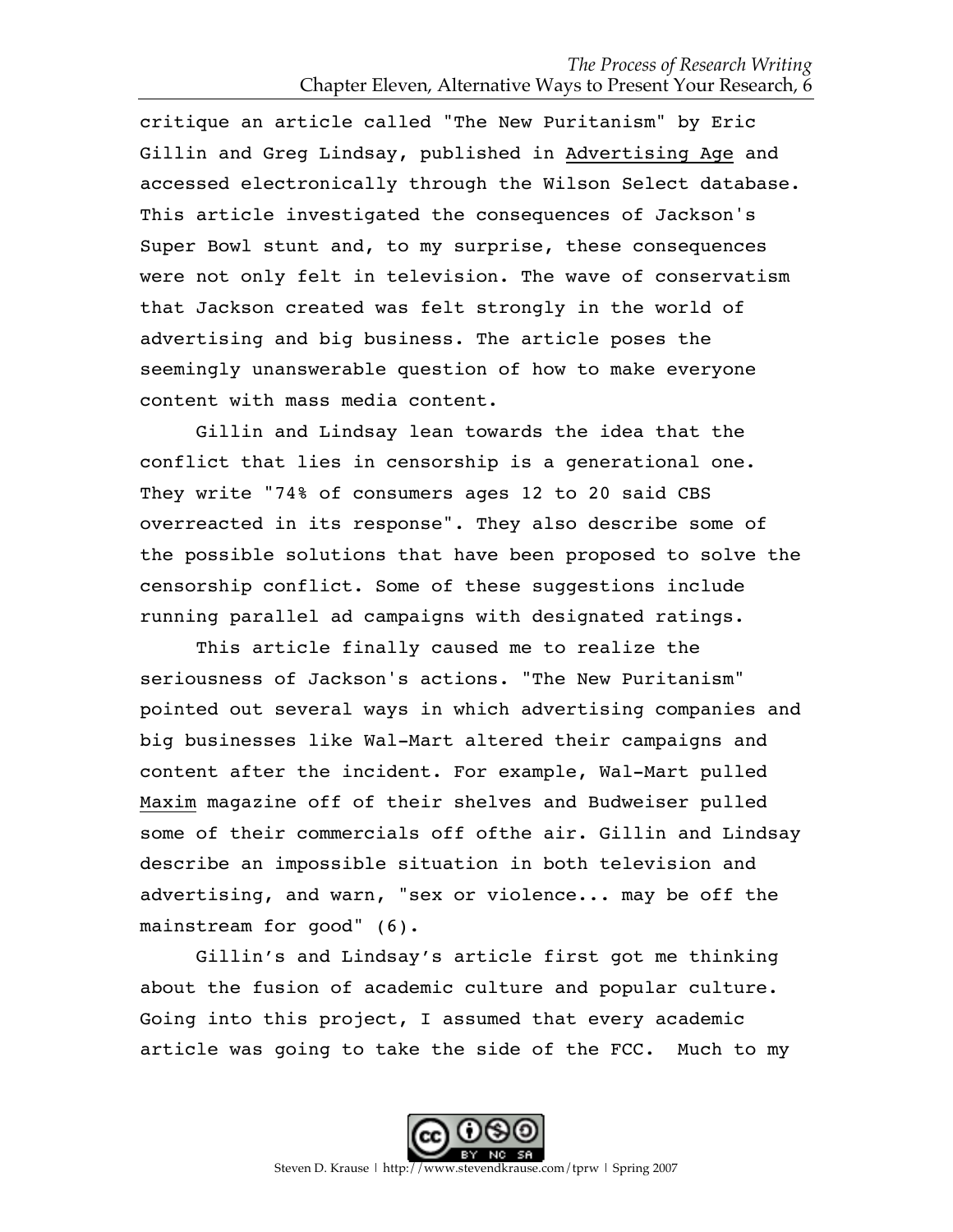surprise, almost all the academic articles I found carried warnings of the FCC's over-involvement in the media. This article also made me look once again at my working thesis. When I was searching for an article to critique, I could not find any on Carlin or Elvis. The sources that I had for the Carlin and Elvis consisted mostly of web sites or page long narratives. I found it very difficult to locate any article that I would be able to use in my critique essay. Another red flag. However, after my critique essay I felt more confident in stating that Jackson's halftime show changed media censorship.

When it came time for me to write my antithesis essay, I was really worried. Almost all of the articles I found warned about the dangers of the FCC's power. I was concerned that I would not be able to find any evidence that supported my antithetical arguments. I finally found my answer on a website created by United States Senator Sam Brownback. Senator Brownback served as one of the sponsors for the Broadcast Decency Act of 2004. He wants stronger regulations from the FCC and other parts of the government. On his web site, Brownback stated that Jackson's halftime show "is just the most memorable example of the growing volume of inappropriate material that is broadcast..." He argues that Jackson's halftime show did not serve as an important event in censorship history, only the most recognizable. Brownback goes on:

We live in a nation where we hold the First Amendment in high regard. In an effort to maintain the free exchange of information, thoughts, and opinions, we strive to avoid government involvement in communications content. At the same time, we are nation raising children. With the turning of a tuning

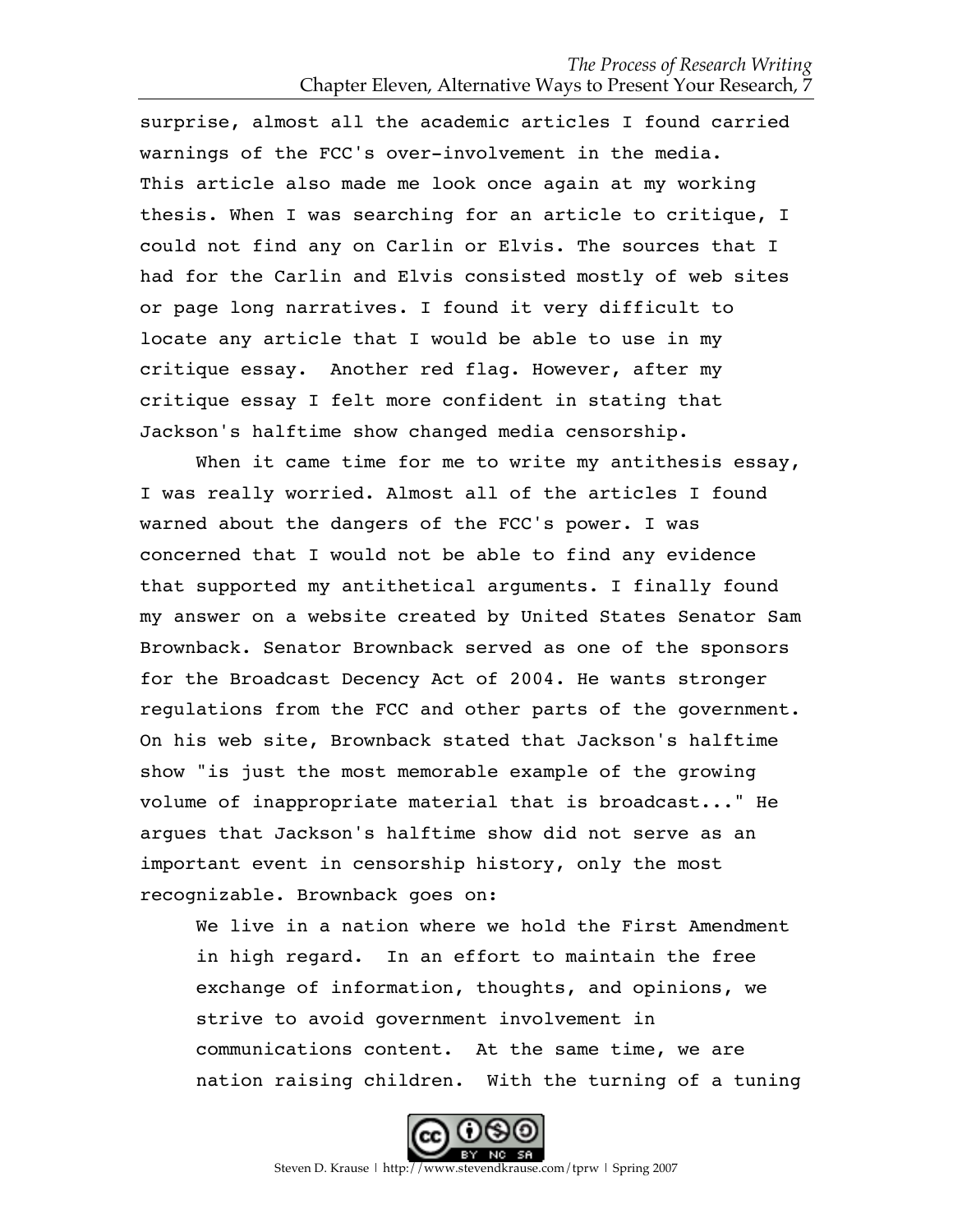knob, or a click of the remote, Americans are presented with the content of the public airwaves and the culture it generates. Broadcasters can express any viewpoint and idea they want, but they have a legal and moral duty to ensure that viewers, especially minors, are not presented with explicit material.

In response to this, I found an article on the web site "Intellectual Conservative Politics and Philosophy" by Wendy McElroy titled "Censorship is Not a Solution for Trashy TV." She directly challenges Brownback and says that the consequences of the Broadcast Decency Act "may be far worse than a bit of trashy exhibitionism on TV." McElroy's article defended my idea that Jackson's halftime show changed censorship in that it propelled the Broadcast Decency Act into the public interest.

Critic Tom Shales, writing for Television Week, agrees. In an article I found via the Wilson Select database titled "The Real Indecency Is The Show In Washington," Shales said:

Clearly the saddest and most infuriating irony of the whole mess is that Federal Communications Commission Chairman Michael Powell is demagoguing this "issue" into a national frenzy, or at least a federal frenzy, about indecency in the media, thus distracting attention from his attempt to impose a radical relaxation of media ownership rules on the country.

When I wrote my antithesis paper I was still thinking of using Carlin's Supreme Court case in my thesis. I included a paragraph arguing that Carlin's "filthy words" are still filthy by today's standards. I still believe this to be true, and I think I made a solid argument defending my thesis. The problem was that I did not include any

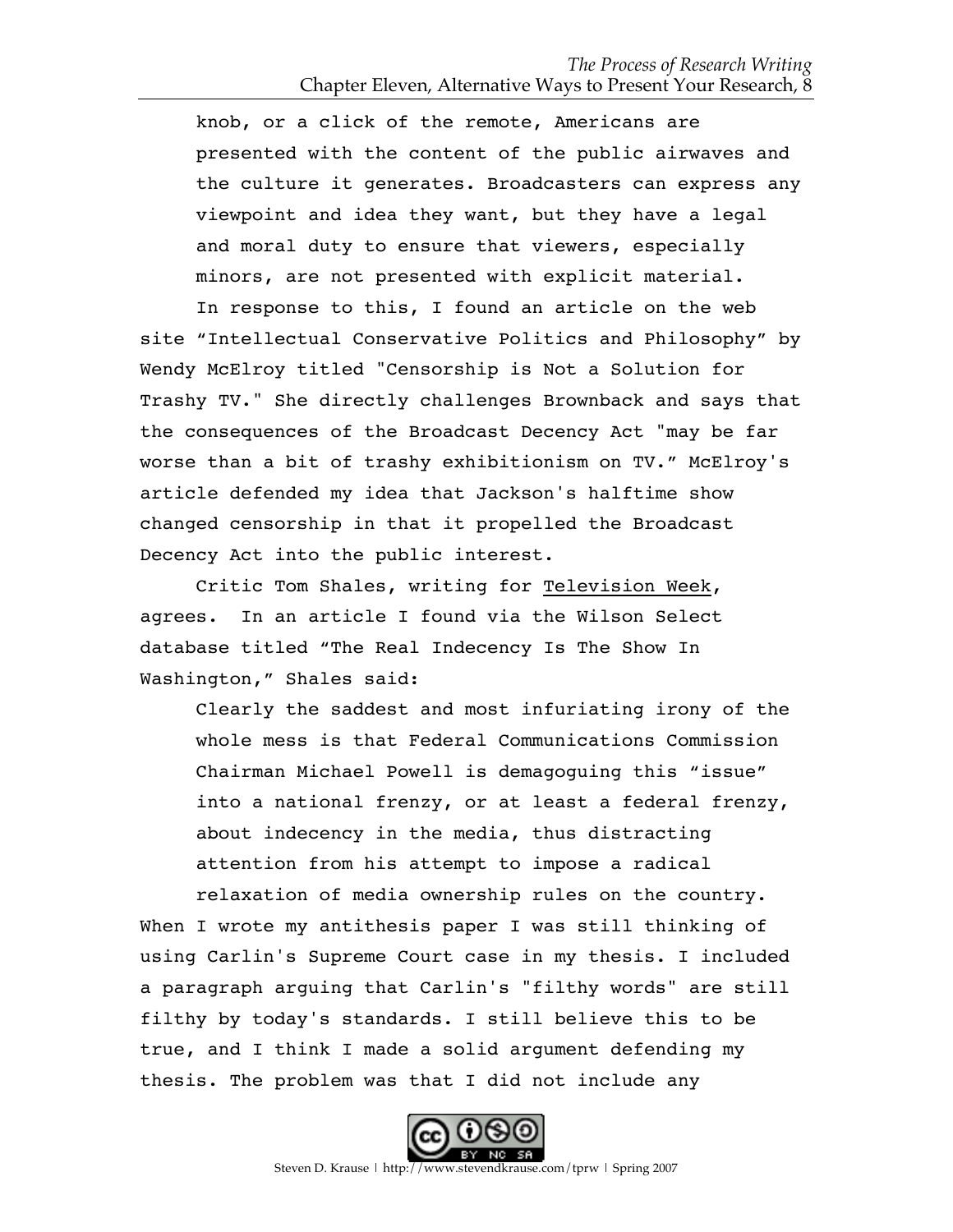citations to back up my argument. My main reason for holding onto Carlin in my thesis was to make sure that I had enough research in my essay. However, the antithesis paper reaffirmed for me that Jackson "wardrobe malfunction" incident was a good subject for my essay. The antithesis essay put my doubts to rest by showing me that there were people that disagreed with my thesis and also that I could argue my position.

It was because of the categorization essay that I was finally able to decide on my thesis. After I put all of my sources into credible and non-credible categories, I discovered that most of the non-credible sources were on Elvis or Carlin. I simply did not have credible sources on either of the two and made the final decision to cut them completely out of my working thesis. I also divided my citations into sources that were for the FCC and sources that were against the FCC. Again I saw the reoccurring theme that most of my sources were against the FCC and its involvement in mass media. In "The Darker Reaches of the Government," Anthony Mathews warns that if the FCC and the United States government continue to control our television media, "no constitutional guarantee of basic freedoms will exist"(243). It seemed that most of my research made a similar point about the importance of keeping our First Amendment rights in tact.

Even though the categorization exercise was by far the most difficult for me to complete, I learned the most about my working thesis by doing it. The essay made me think more seriously about my sources. In a way, it only makes sense that most of my articles were against the FCC's involvement in media because the articles are part of the media. Why would a journalist, author or any writer suggest that the

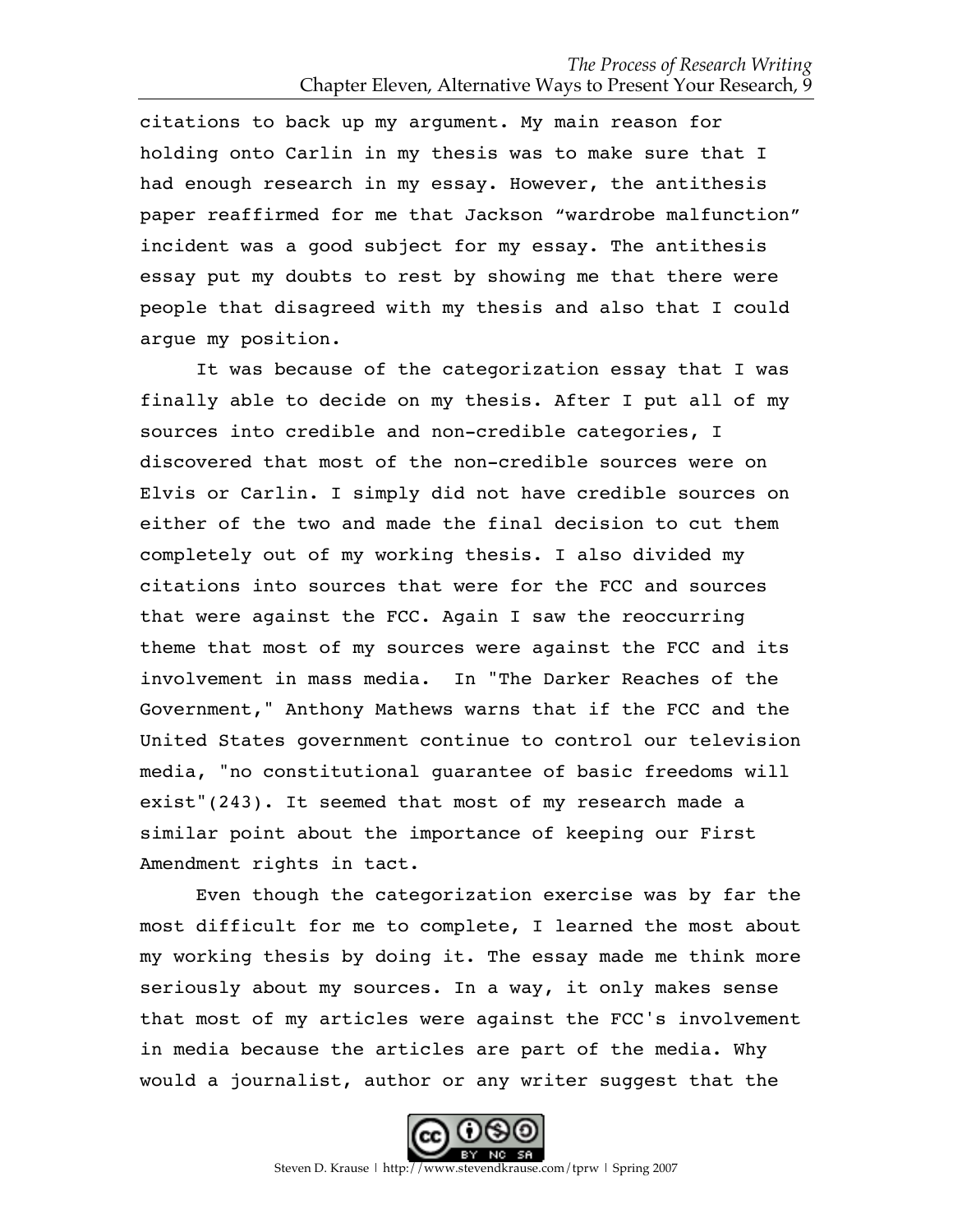FCC should censor mass media when their articles, journals and books could be just as easily censored?

Our First Amendment rights are not limited to television and other technologies, a point that I neglected to consider at the beginning of the semester. Also it proved challenging to put my sources into credible and noncredible categories. I would not cite People as a credible source if I was writing about pharmaceuticals, but I felt that I had to consider the magazine an expert on my subject of Janet Jackson. In other words, it seems to me that credible and non-credible sources can differ depending on the subject matter.

I wish that I could have done the categorization and evaluation exercise earlier in the semester. After taking one look at my notes and prewriting for that exercise, I realized that I had more than enough information on Jackson to write an essay. If I had categorized my sources sooner I would have revised my working thesis much earlier in the semester. And beyond that, I think that this was the exercise where I learned the most about research writing. I plan on working through some of the categorizing exercises the next time I have to write a research essay, especially making a chart to help me sort through my evidence. Perhaps by doing so I will be able to see more clearly what sources will work in my essay and what points I can include in my working thesis.

Even though my working thesis has changed drastically throughout the duration of the semester, I feel that I am now finally happy with my thesis: "Janet Jackson's 2004 Super Bowl wardrobe malfunction has changed the way that Americans view television." I have good evidence supporting my thesis, I can defend my thesis against an antithetical

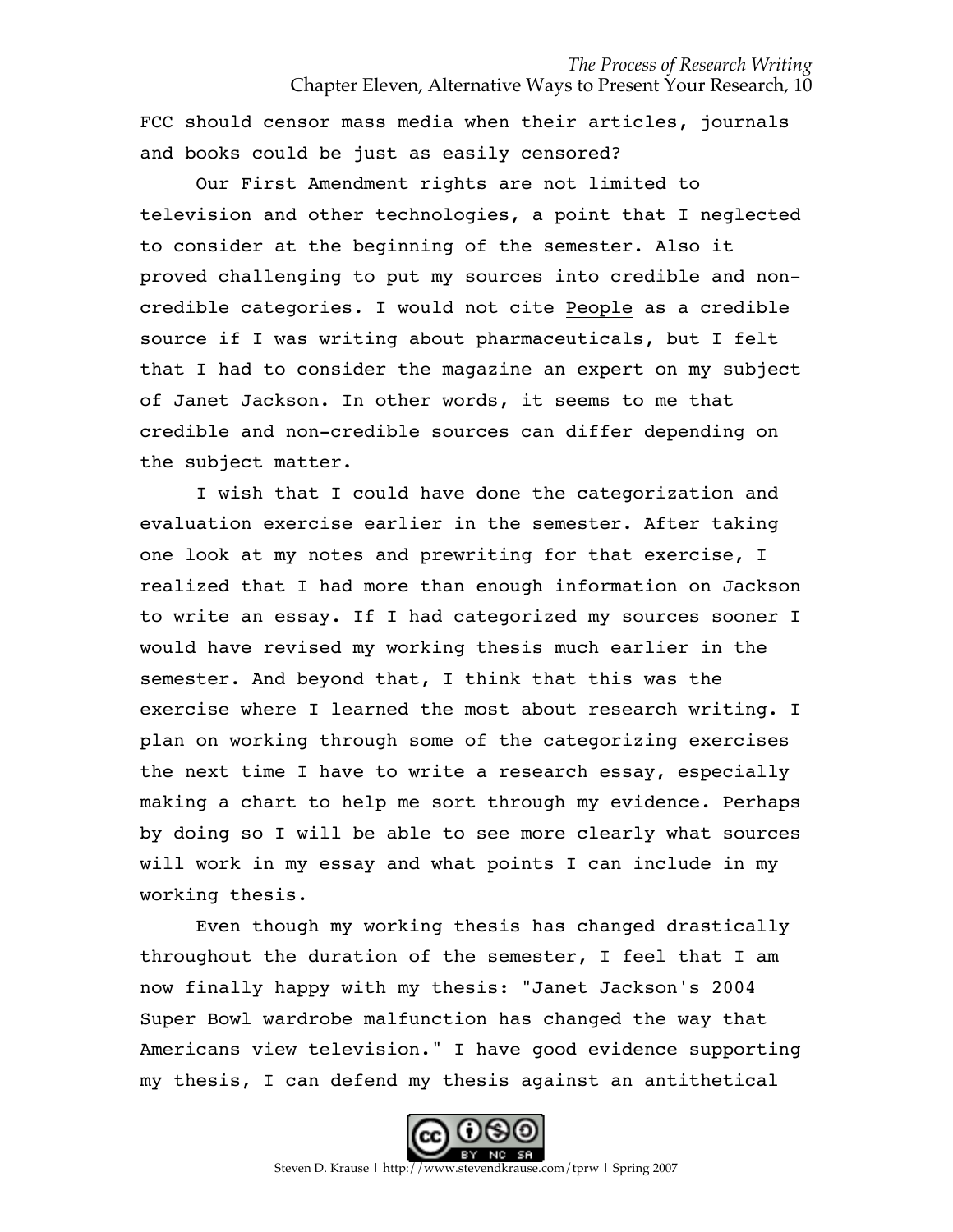argument and I know where my own opinion lies. I don't know if I will ever use my knowledge of Jackson's wardrobe malfunction in my everyday life, though if it does come up in conversation, I'll have my answer. But I do think that the skills I learned through revising my working thesis and writing these essays will prove useful in many future essays to come.

Works Cited:

Brownback, Sam. "Broadcast Decency: S. 2056, The Decency Enforcement Act of 2004." U.S. Senator Sam Brownback homepage. 30 May 2005. <http://brownback.senate.gov/libroadcast.html>

Gillin, Eric and Greg Lindsay. "The New Puritanism." Advertising Age 5 April 2004: 1, 34-5. Wilson Select database stuff....

Mathews, Anthony. "The Darker Reaches of the Government." Modem Law Review. 1 Nov. 1980: JSTOR.25 May 2005.

McElroy, Wendy. "Censorship is Not a Solution for Trashy TV." The Intellectual Conservative. 19 Feb. 2004. 30 May 2005.

<http://intellectualconservative.com/artic1e3151.html>

Shales, Tom. "The Real Indecency Is The Show In Washington." Television Week 23.11 (15 March 2004): 37. Wilson select stuff.

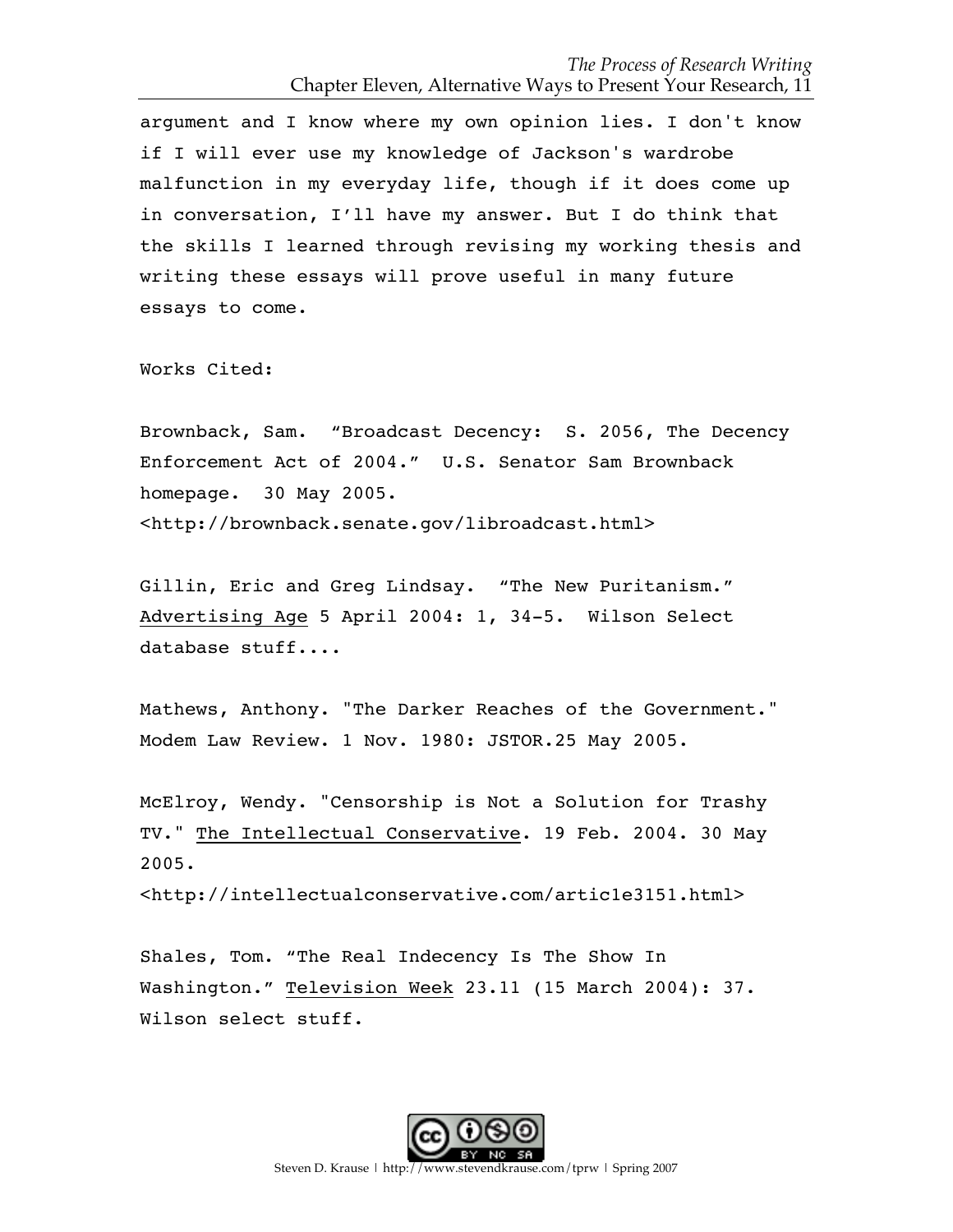# **The Web-Based Research Project**

Most academics—students and teachers alike—have become comfortable with using the Internet for at least a part of their research. As I have said in many other places in *The Process of Research Writing,* you have to be cautious when using many web-based sources because they aren't necessarily as credible as other popular and academic sources. Nonetheless, the Web still represents a great place to find information on a wide variety of topics, and it is a great place for you to *publish* research on almost any topic.

#### **The Advantages of the Web-Based Research Project**

There are many advantages to creating Web sites that have nothing to do with writing research projects. Making Web pages is fun—the Internet is a great place to post pictures of your friends and pets, and it's a good way to share your writing with others through blogging or posting your poetry or short stories. But for the purposes of publishing academic research, I believe the Web has three main advantages over more traditional "paper" outlets.

#### **• The Web allows you to present your research with graphics, with multimedia, and/or as a "hypertext."**

While paper-based research projects limit you to black-and-white typed text on a page (with perhaps a few graphic elements here and there), Web-based research projects will almost certainly include colors and graphics to enhance the effectiveness of the site. It's also possible to include some simple multimedia elements into your research project—sound clips, short video clips, or animation, for example.

The Web also makes it possible to present your research project not as a linear "beginning to end" essay but as a "hypertext," a type of text that allows for even encourages—different approaches and readings. I discuss this in a bit more detail later on in this chapter.

#### **• Your research project can become available to a broad, diverse, and international audience.**

Traditional paper-based research projects usually only reach a small audience your classmates, your teacher, and perhaps other friends and colleagues. Webbased research projects are available to any of the tens of millions of people all over the world who spend at least some time surfing the Web.

Now, let's be realistic: your Web site is not going to have as many readers as popular sites like Yahoo! or the CNN web site. Just as is the case with traditional publishing, simply making your writing available is no guarantee that you will attract a large audience of readers.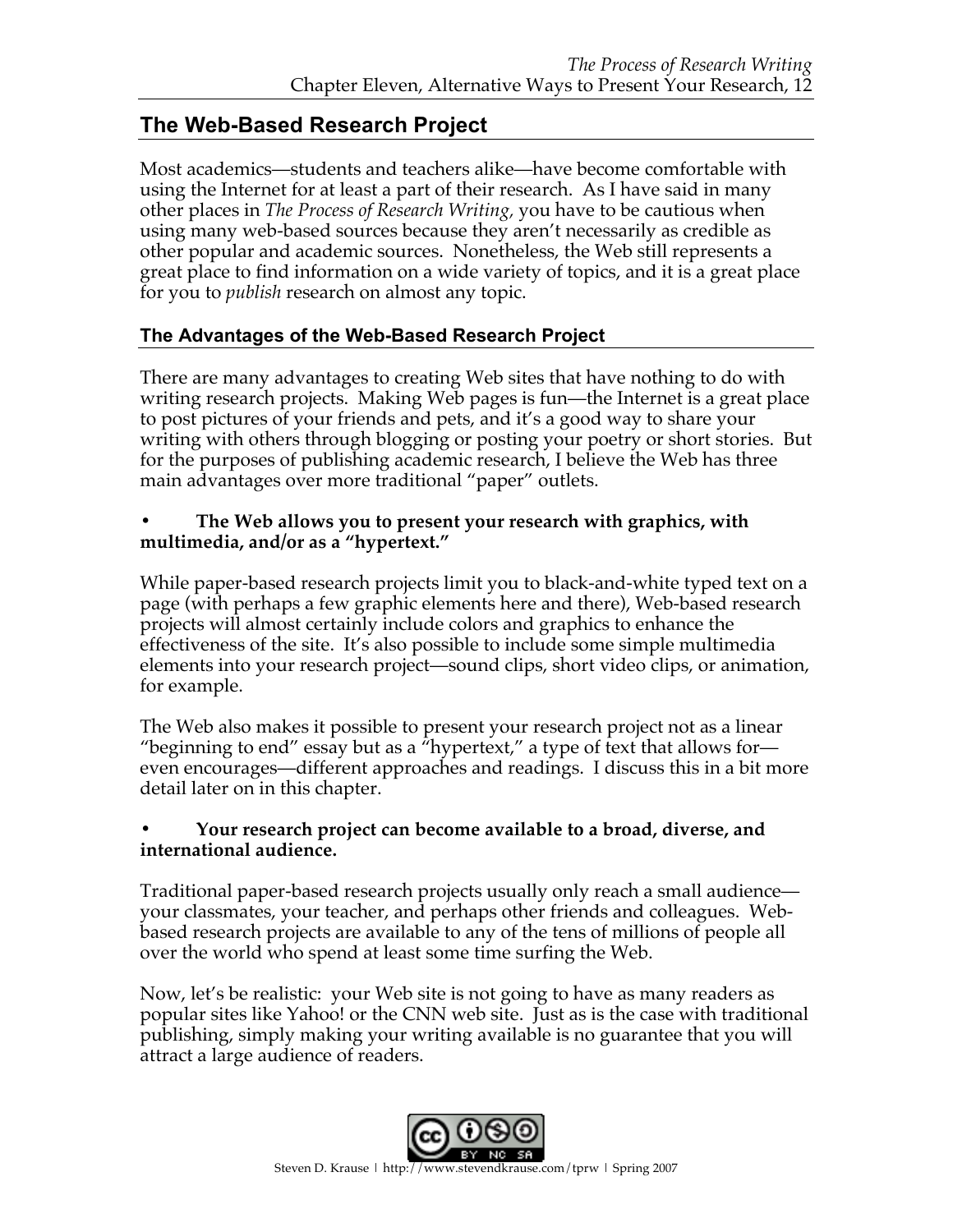However, the *potential* reach of your Web-based research project is enormous, certainly much larger than the potential audience of a more traditional research project. Further, if you register your site with various search engines and search directories (and most of them provide information on how to do this), your site will eventually show up on the searches that other researchers conduct.

## **• The Web Facilitates Collaboration**

Chances are, you are already familiar with one of the Web's most powerful features, the "link:" the highlighted element of text that a Web reader clicks on in order to go to another Web page. The ability to link your Web page to just about any other Web page out there allows you to make a lot of very literal connections to other writers and publications, which is in itself a form of collaboration.

But in a more concrete sense, the Web facilitates collaboration with your colleagues since you can build links to each others' Web sites. This allows writers to work simultaneously on different parts of the same document, and to link to each other when it comes time to put the research project together. In my experiences as writer and a teacher, this approach is an excellent balance between the two extremes of collaboration I describe in Chapter Four ("How to Collaborate and Write With Others").

## **The Disadvantages of the Web-Based Research Project**

While the advantages of creating Web sites for your research are significant, the disadvantages are significant as well. So before you commit yourself and your colleagues to Web-based research project, you need to take a moment to consider some of the challenges you'll face in making your Web site and your abilities to cope with these potential problems.

## **• Computer hardware and software access**

To make a Web page, you obviously need to have easy access to a personal computer connected to the Internet, either one you own, one where you live, or one at your school that you can use on a fairly regular basis. You will also need to have at least some basic software to create and edit your Web site and to manipulate graphics. Last, and far from least, you need to have access to a server, which is a computer on a network that delivers (or *serves)* Web pages to users. I discuss all of these issues in more detail later in this chapter.

For some students and teachers, these access issues are very difficult to overcome. For example, at the university where I teach, students don't have "easy access" to a server where they can publish their Web sites. While this is a state of affairs that is changing, it means that it is quite challenging for my students to publish their Web sites, even though most of them have access to a personal computer.

**• Learning about HTML and other computer literacy skills** 

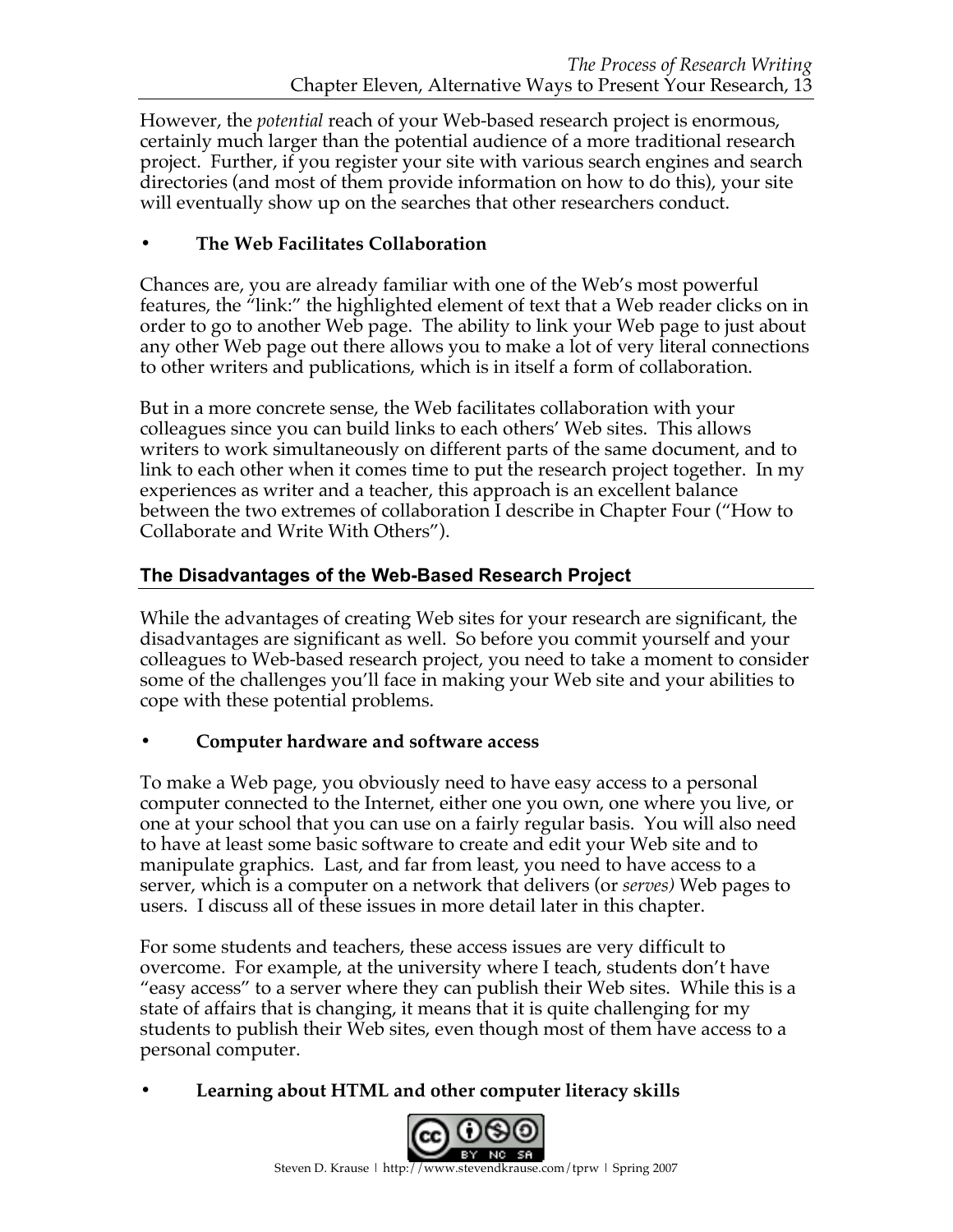Making web pages using Hypertext Markup Language (HTML) and HTML editing software is actually surprisingly easy. Making a *basic* Web site—made up of individual Web pages that are just text, links, and simple graphics— is not "computer programming" in the sense that it requires special computer skills or training.

However, making a Web site does require a degree of computer skill and literacy that many of my students and fellow English teachers have not quite achieved. In other words, while you don't have to be a "computer geek" to make a simple Web site, you do need to be relatively "computer literate" to learn how to make a Web site.

## **• Time, time, and time!**

Creating, uploading, trouble-shooting, and editing Web sites simply takes time, certainly more time than simply typing an essay with a word processor. You are already probably spending a lot of time researching and writing about your research project; given the time it takes to learn how to make Web pages and then to actually make them, it might be logistically impossible for you and your classmates to put together Web-based research projects in an academic term.

But it is also more time consuming because when you create a web site—even a simple one as a class project—you are moving from the role of "academic writer" to "Web *publisher."* And as a Web publisher, you need to concern yourself with things like layout, colors, links, and graphics. So if you and your classmates decide to present your research on the Web, you should probably budget more time for completing the final version of your web site than you would if you were writing an essay or creating a research portfolio.

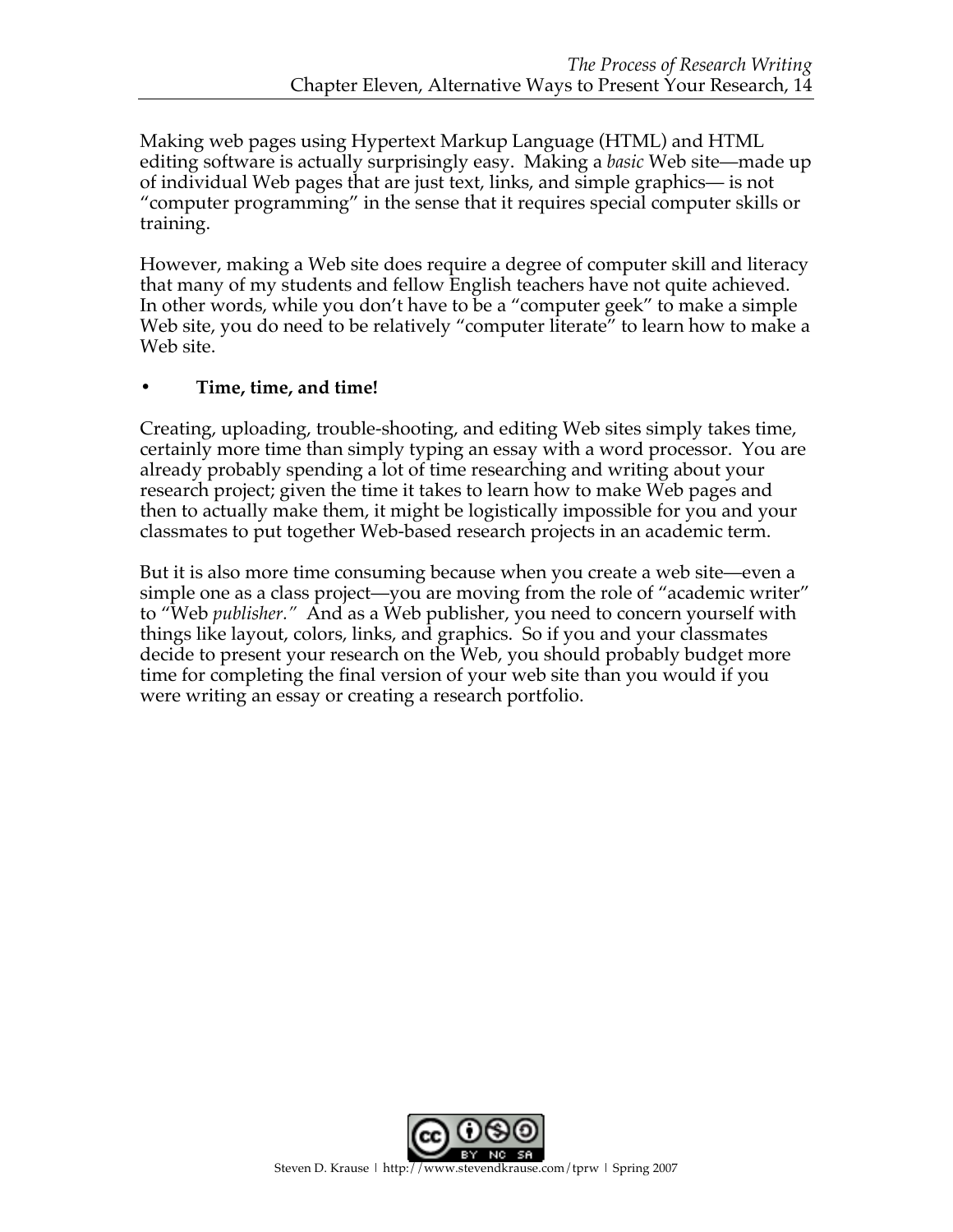## **Web Publishing versus Hypertext**

After considering the advantages and disadvantages of creating a research-based Web site in the first place, the next step is to decide if you want to merely *publish* your research essay on the Web, or if you want to develop a *hypertext* version of your research project.

By merely "publish," I mean the process where you take your research essay as it exists on paper, convert it into an "HTML file" or as a "PDF file" (Portable Document Format) and then upload it to the Web. By hypertext, I mean the process where you create a series of HTML files that contain the text to your research project and that contain highlighted words, phrases, or images that allow potential readers to explore and read your research in nonsequential ways.

A Web published research essay is really no different than the sort of traditional research essay project I discussed in chapter ten, except that it is available on the World Wide Web. If we were to map this essay, it might look something like this:



With Web published research essay projects, you are expecting your readers to read in a particular order, from beginning to end, from "A" to "F." In fact, each of these different parts of your research essay project could be part of one text file, available to your reader to scroll through or print and read later. And of course, if you decide to publish your research essay as a PDF, then readers will have to either print your essay or use software like Adobe Acrobat Reader to read your essay.

There are two advantages to web publishing your essays like this:

It is easy to do. Since most word processing software allows users to convert files into HTML or PDFs, publishing a paper-based research project is simply a matter of saving in a different format and uploading to a server.

• **Web publishing preserves the order and "feel" of a paper-based research project.** This is especially true of PDFs.

The main disadvantage of Web publishing like this is it isn't as dynamic or as flexible as a hypertextual research project. This depends on the audience of course, but often times, web readers are more likely to read and use your web site if it is presented as hypertext intended to be read on the screen.

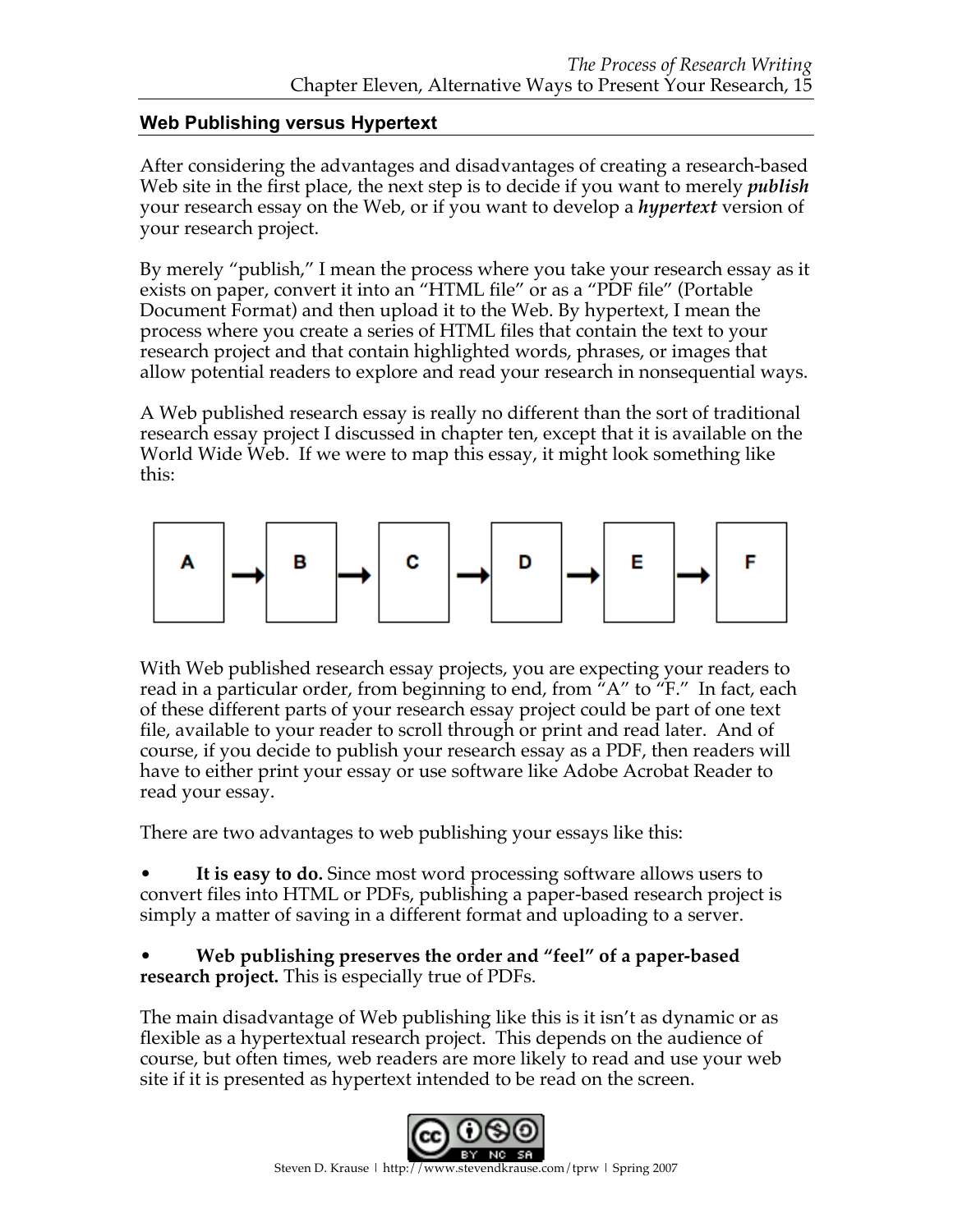A "hypertextual" research project might be mapped like this:



In this example, each of the boxes represents a different part of the Web site, and thus a different file—instead of scrolling from one part of the Web site to the next, readers have to follow links to other parts of the site. While most hypertext Web sites begin with some starting point (often a sort of "table of contents" page), they are written and designed in a way that allows for multiple ways of reading. Readers could as easily read from point "D" to point "F" as they can read from point "A" to point "B," and, if the hypertext is effectively presented, both readings will be informative to the reader.

The main advantage of presenting a research project as a hypertext is basically the opposite of simply "Web publishing" a research essay: hypertexts are dynamic and more interactive than traditional essays presented on the Web, and readers they give readers more and different opportunities to interact with them.

Think of your own reading habits when it comes to the World Wide Web: chances are, you are more likely to read through a site that presents text in small chunks and that allows you to select links to the part of the site that interests you. Further, if you are a typical Web reader, you are less likely to read through a site if you have to scroll down the page or print out the site to read it.

Along these lines, the main disadvantages of research projects presented as hypertexts are the opposite of Web published research essays:

**• They aren't as easy to make.** For one thing, it might take a considerable amount of work to divide up the parts of your research project into different

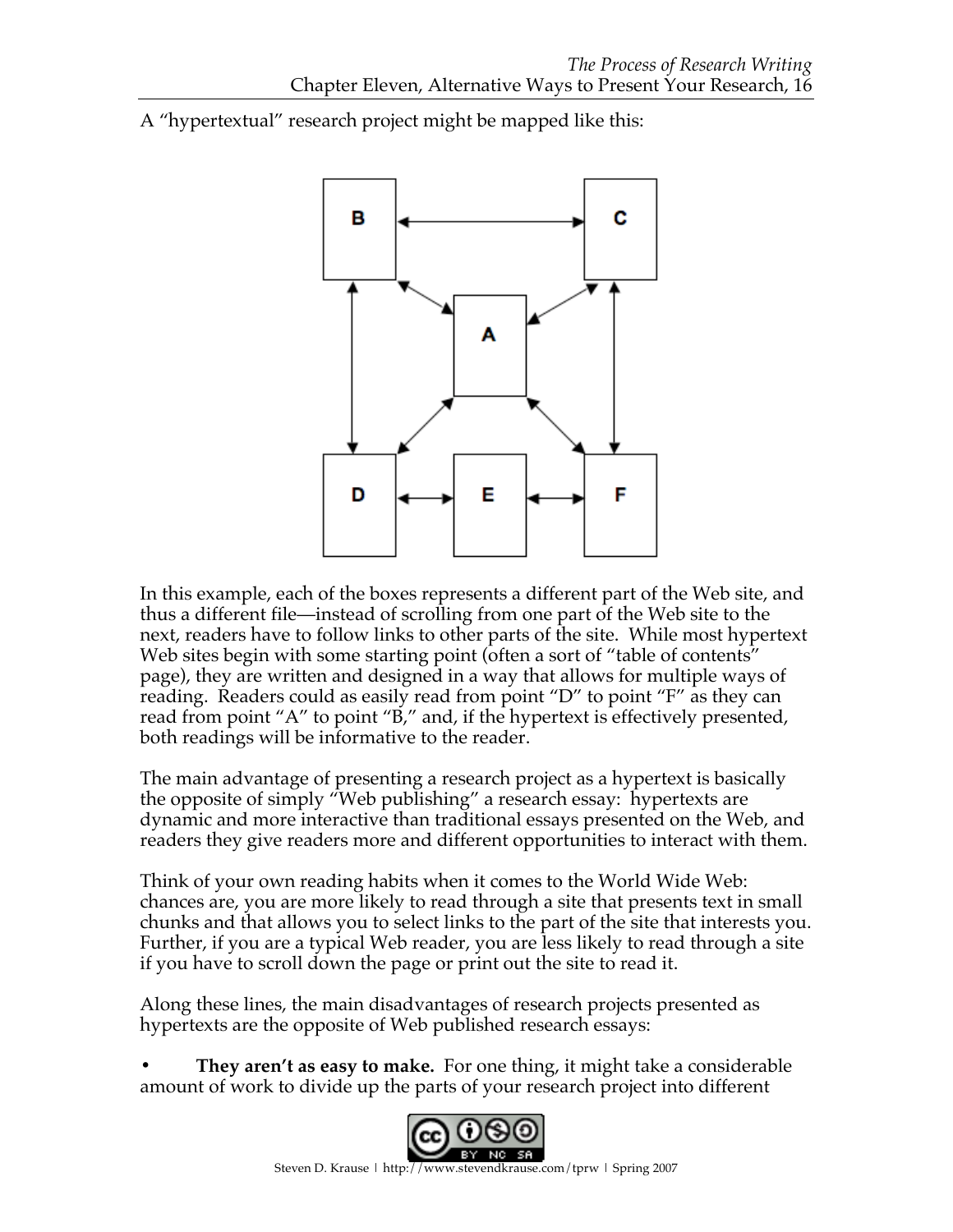parts of a hypertext. For another, each separate part or "page" of your Web site (represented here by the different lettered boxes) is a separate HTML document that you need to create and maintain. While this isn't difficult to do, it does take some time and effort, certainly more so than if you were to simply convert a word-processed file into a Web page.

**• Hypertextual research projects can't preserve the order of presentation.**  After all, one of the points of a hypertext is to give your reader options in how they want to read it. While you can create hypertexts that give readers the option of reading the project straight through, your readers might not choose to read that way, which can cause some confusion.

## **A Web Writing Recipe: What You Need to Get Started, and Where You Can Go To Get Help**

If you want to publish your research writing on the web, you will need to learn a few basic computer skills, you'll need some modest computer hardware and software, and you'll need to have access to computer server space that can host your web sites. Here is a basic "Web Writing recipe" to get you started.

**A little knowledge of HTML.** Hypertext Markup Language is the basic coding system that makes the Web work. *Technically*, you don't have to use HTML to make your web sites, but not knowing anything about HTML can be very confusing.

Fortunately, HTML is fairly easy to learn. There are many guides to HTML available for free on the Web (and the *The Process of Research Writing* Catalyst Web site links to some of them), and there are also many books available that provide basic instruction in working with HTML.

**Some basic computer hardware and software.** Most personal computers connected to the Internet can be used to make Web pages. However, not all personal computers have the basic software needed to make Web pages.

You can make a Web page with just about any text editing program, even something as simple as "Note Pad," which comes on all Windows-based personal computers. However, you will probably want to use a software application specifically designed for making Web pages. There are a variety of free applications that can help you, and there are links to some of these programs at the *The Process of Research Writing* Catalyst Web site, though the best programs are commercial products. Currently, the two best known products for making Web sites are Microsoft's FrontPage and Macromedia's Dreamweaver. You may want to ask the Information Technology specialists at school about the availability of this software on your campus.

Finally, since you will probably want to include some graphics and photographic images with your Web site, you will also need software that handles graphics and photographs. Again, some of these products are free (though the best ones

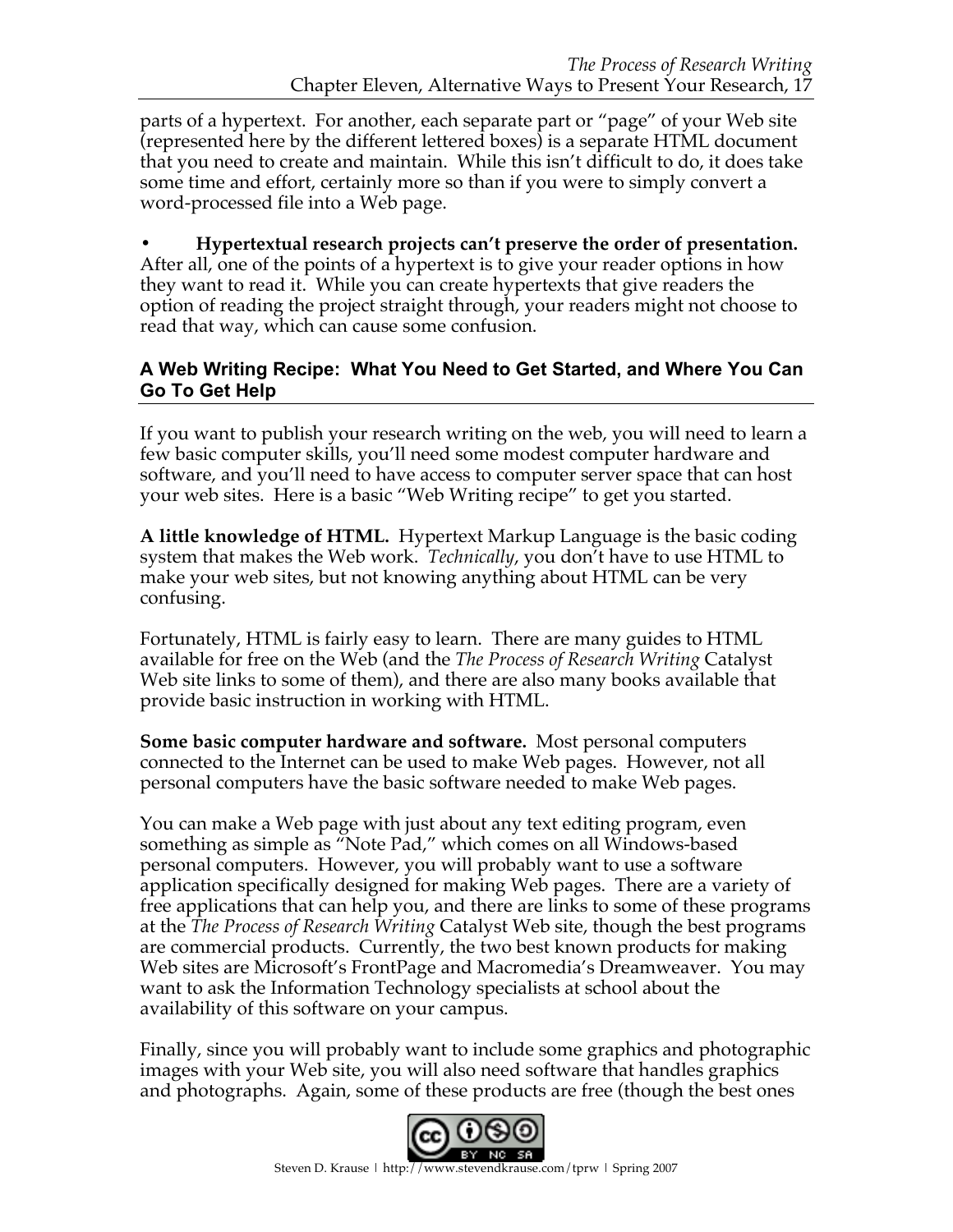are not), and you may want to ask the Information Technology specialists at school about the availability of this software.

**Access to a web server.** In order to make your Web site available to other readers, you need to upload your Web site (the HTML files and any of the graphics accompany your site) to a *Web server.* A server "serves" files to Web readers (usually known as "clients" or "users") when they request a particular Web site by entering in a specific web address.

Increasingly, many colleges and universities are providing web server space to the academic community so that they can publish their work on the World Wide Web. Ask your local Information Technology specialist for information. There are also numerous other ways to make your Web site available on a server, both for a modest cost or for free.

## *The Assignment*

Create a web site to present your research project. Keep in mind that you will need to decide early in the process if you want to present your research as a "web published" version of a linear essay or if you want to present your research in a "hypertextual" format. You should keep in mind an audience of your classmates and your teacher, but remember that your web site will be accessible by anyone on the Internet interested in your topic. Your web site should have as much content as a more conventional essay, and you will need to cite evidence as appropriate as well.

There are many possible variations to this assignment. For example, since web site projects are excellent opportunities for collaboration, this might be a good project to work on with your classmates.

# **The Poster Session Project**

At many academic conferences in a variety of different disciplines, faculty and student participants often have the option to present their research to other conference participants in a "Poster Session." It's similar in some ways to a science fair of the sort you might remember from junior high school: participants literally make a poster or some other sort of multi-media presentation (photographs, charts, sound recordings, video) that represent the presenter's research.

The poster session project is different from the other alternatives to the traditional research paper I've discussed in this chapter because it is a *supplement* rather than a *replacement* for other research writing projects. But poster sessions are important supplements to other writing projects because they provide a different way for researchers to interact with each other and their projects, and they can work well for students in composition courses, too.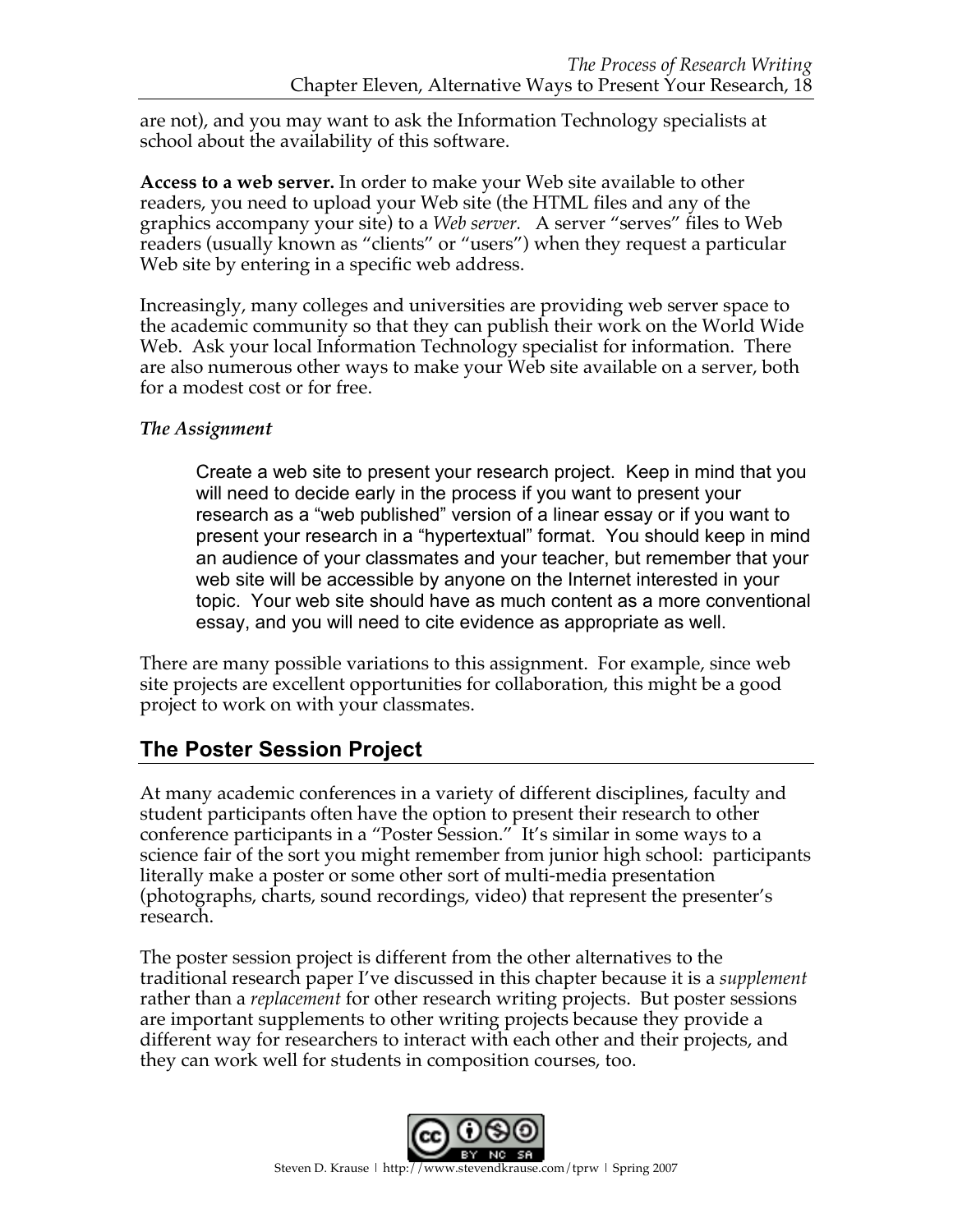## *The Assignment*

Based on the work you have completed with your research project, create a presentation for poster session. Your presentation could be a poster, but it does not have to be limited to just a poster. You might include other sorts of models or representations, audio files, video, etc.-- use your imagination! During our poster session, you will be expected to answer questions from others about your presentation.

Poster sessions can be small, limited to a single class, or, as the example of the Eastern Michigan University "Celebration of Student Writing" demonstrates, they can be very large. You might also supplement their poster with a short essay that explains what choices you made in putting together your presentation and why.

# **Sidebar A Program-wide Poster Session: The Eastern Michigan University "Celebration of Student Writing"**



Students visit and browse classmate's projects at the Celebration of Student Writing.

What kinds of posters and presentations do students put together? "Sometimes, whole classes work on a single project, or a single-themed project," said Linda Adler-Kassner, the director of the first year composition program at EMU. "Others do individual projects related to a single theme. For example, one student made life-sized cardboard people representing the communities they studied, then made speech balloons coming from them to give some details about their findings and wrote

Eastern Michigan University's First Year Composition program has an innovative program-wide Poster Session presentation called the "Celebration of Student Writing." Every semester, hundreds of students enrolled in first year composition courses and their instructors gather for the afternoon-long celebration. They share posters and presentations of their own and they browse and visit the posters and presentations of their classmates.



Cardboard cut-outs represent the members of a student's research community.